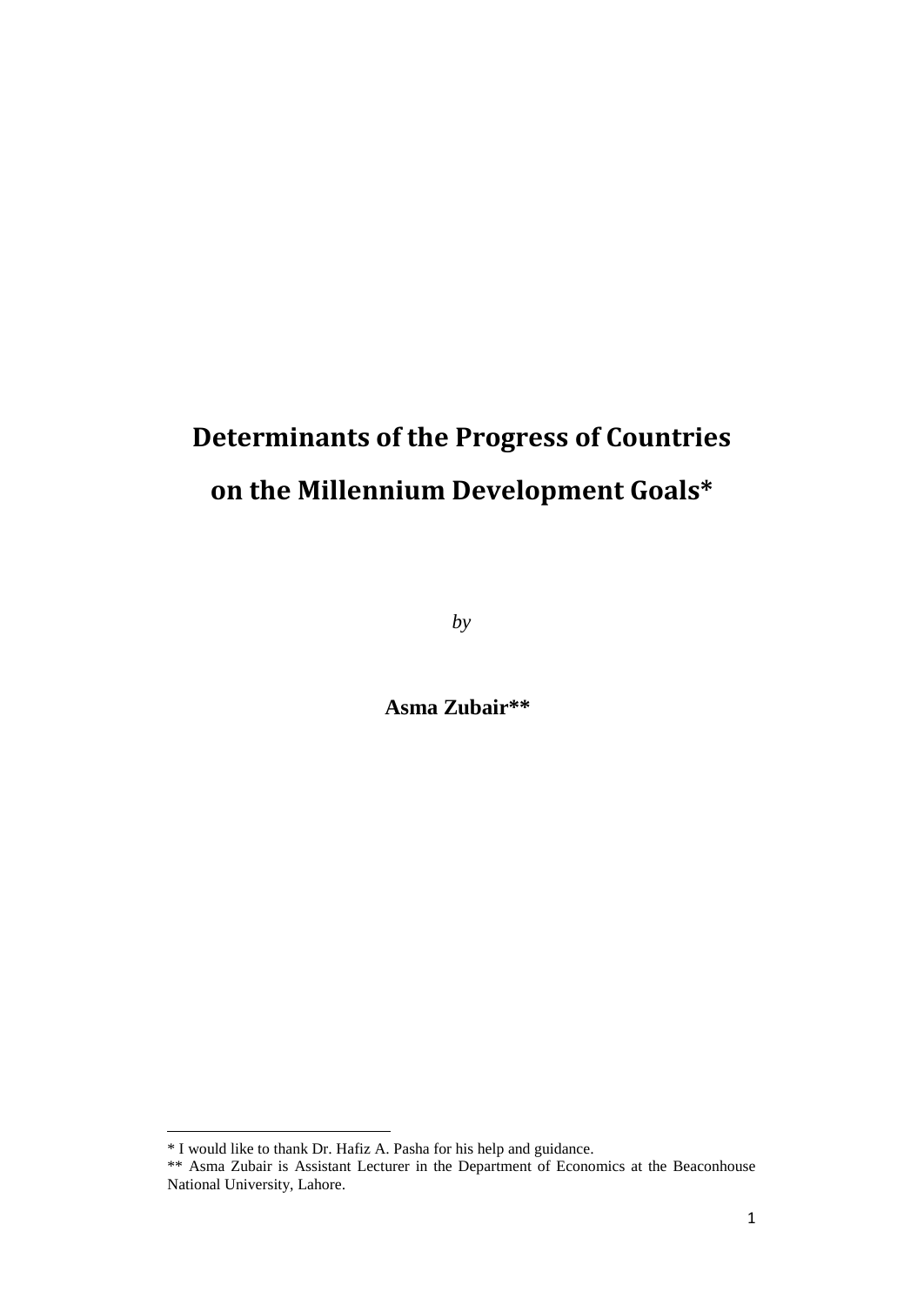#### **ABSTRACT**

*The Millennium Development Goals were set by the United Nations in 2000 to be achieved by 2015. The paper constructs a composite index of progress by countries on different targets in the MDGs. Considerable variability is observed among countries in the extent of progress. An attempt is made to explain the variation in the composite index among countries. Variables that emerge as significant are overall rates of economic growth, agricultural growth, population growth, institutional factors, social protection policies and the level of aid. The prospects for achievement globally of the MDGs do not look promising, in the absence of full recovery of the world economy and in the presence of depressed levels of external assistance to developing countries, especially the LDC.*

**Keywords: Millennium Development Goals, Official Development Assistance, Agricultural Growth Rate, Population Growth Rate.**

**JFL Classification : O57**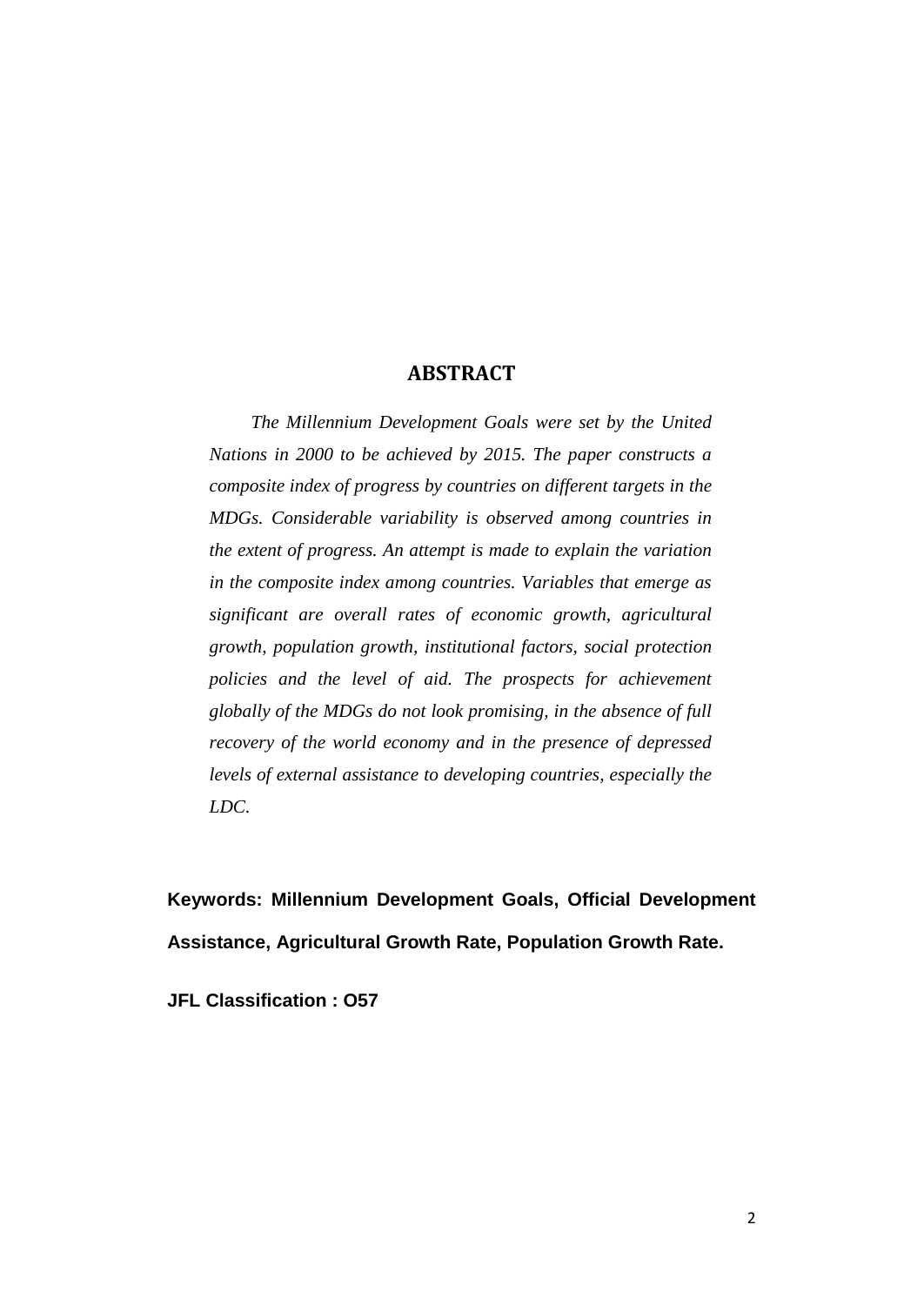#### **1. Introduction**

At the Millennium Summit of the United Nations in September 2000, The Millennium Development Goals (MDGs) to be achieved by 2015 were set by the international community to provide a framework for development planning and cooperation in the developing world. The goals include halving (in relation to the level in 1990) by 2015 the proportion of people living in extreme poverty and suffering from hunger and malnutrition. Other goals call for a substantial reduction in maternal and infant mortality along with the reversal of communicable diseases, provision of universal education, safe drinking water and sanitation and environmental sustainability. A summary of the eight goals and targets is given in Table 1.

Ten years later the extent to which countries over the world have been able to make progress on the MDGs has been varied. Not much work has been done to understand the reasons for this differential in performance among countries. This is unfortunate considering that ten years have passed and only five years remain for countries that lag behind to 'catch up' with others.

The motivation behind the research stems from this very concern. An attempt is made in this paper to explain the variation in the performance on the MDGs in a sample of developing countries. Section 2 describes the various MDGs goals and targets. Section 3 reviews the literature on measures of progress and achievement to date of different regions. Section 4 develops a new index for quantifying the extent of progress by a particular country in achieving the MDGs. Section 5 presents the results in terms of goals where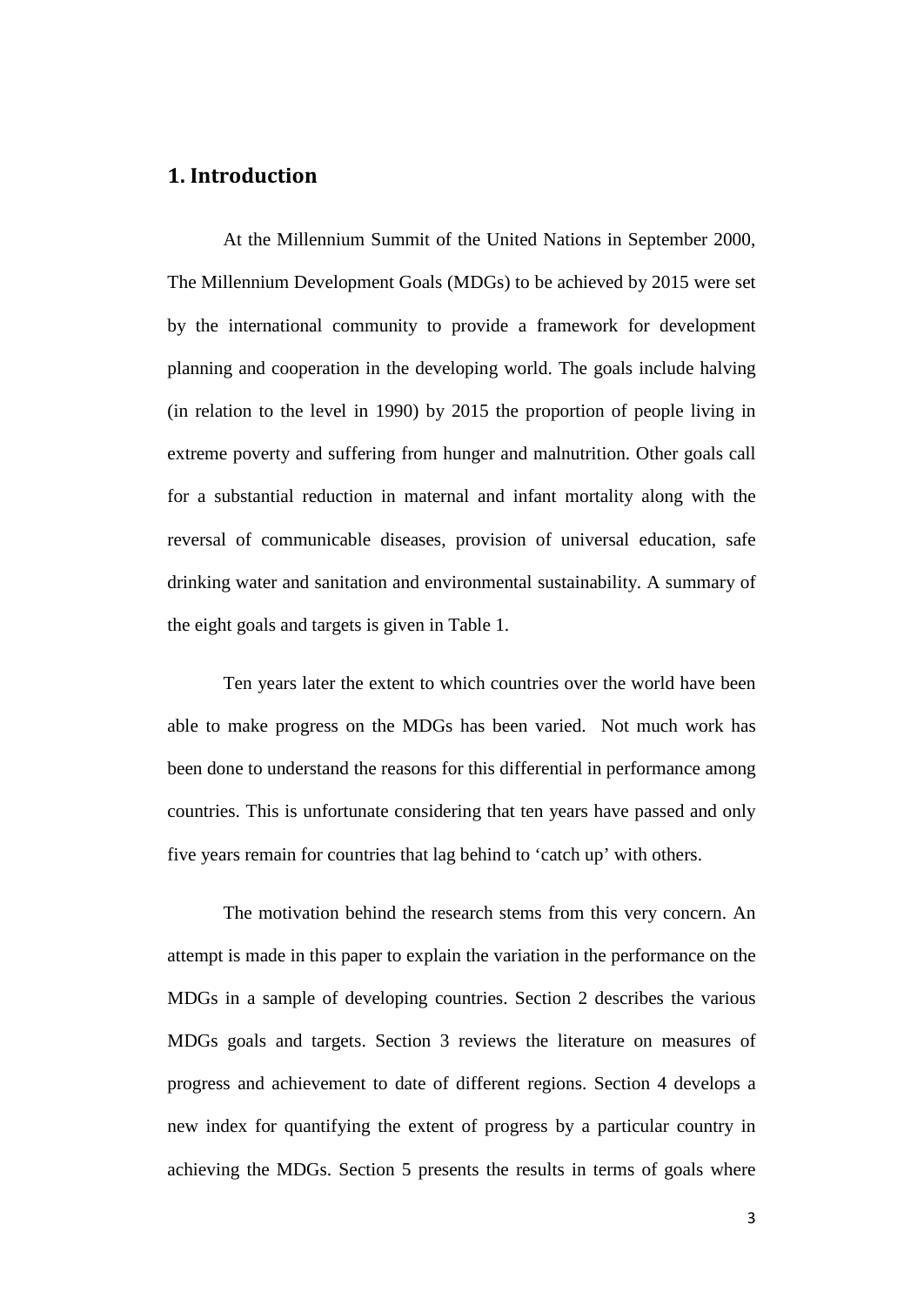there has been greater progress and others where progress has generally been limited. This is followed in Section 6 by ranking of countries in terms of the overall magnitude of progress on the MDGs. Section 7 undertakes regression analysis to explain the variation in the index among countries. Finally Section 8 derives some policy implications for policy, both international and national, which emerge from the research.

### **2. The Millennium Development Goals**

The Millennium development goals are divided into eight goals which are further disaggregated into targets and indicators that are used to measure progress towards the goals. Analysis is generally carried out at the level of targets. These targets are presented in Table 1.

| Goal                                                             | <b>Targets</b>                                                                                                                                                                                                      |
|------------------------------------------------------------------|---------------------------------------------------------------------------------------------------------------------------------------------------------------------------------------------------------------------|
| Goal 1: Eradicate<br>extreme hunger and<br>poverty               | <b>Target 1.</b> Halve, between 1990 and 2015, the proportion of people<br>whose income is less than \$1 a day<br><b>Target 2.</b> Halve, between 1990 and 2015, the proportion of people<br>who suffer from hunger |
| Goal 2: Achieve                                                  | <b>Target 3.</b> Ensure that, by 2015, children everywhere, boys and                                                                                                                                                |
| Universal Primary                                                | girls alike, will be able to complete a full course of primary                                                                                                                                                      |
| Education                                                        | schooling                                                                                                                                                                                                           |
| Goal 3: Promote                                                  | <b>Target 4.</b> Eliminate gender disparity in primary and secondary                                                                                                                                                |
| Gender Equality and                                              | education, preferably by 2005, and in all levels of education no                                                                                                                                                    |
| <b>Empower Women</b>                                             | later than 2015                                                                                                                                                                                                     |
| Goal 4: Reduce Child                                             | Reduce by two-thirds, between 1990 and 2015, the under-five                                                                                                                                                         |
| Mortality                                                        | mortality rate                                                                                                                                                                                                      |
| Goal 5: Improve                                                  | <b>Target 6.</b> Reduce by three-quarters, between 1990 and 2015, the                                                                                                                                               |
| Maternal Health                                                  | maternal mortality ratio                                                                                                                                                                                            |
| Goal 6: Combat<br>HIV/AIDS, Malaria and<br><b>Other Diseases</b> | <b>Target 7.</b> Have halted by 2015 and begun to reverse the spread of<br><b>HIV/AIDS</b><br><b>Target 8.</b> Have halted by 2015 and begun to reverse the incidence<br>of malaria and other major diseases        |

**Table 1 The Targets in MDGs**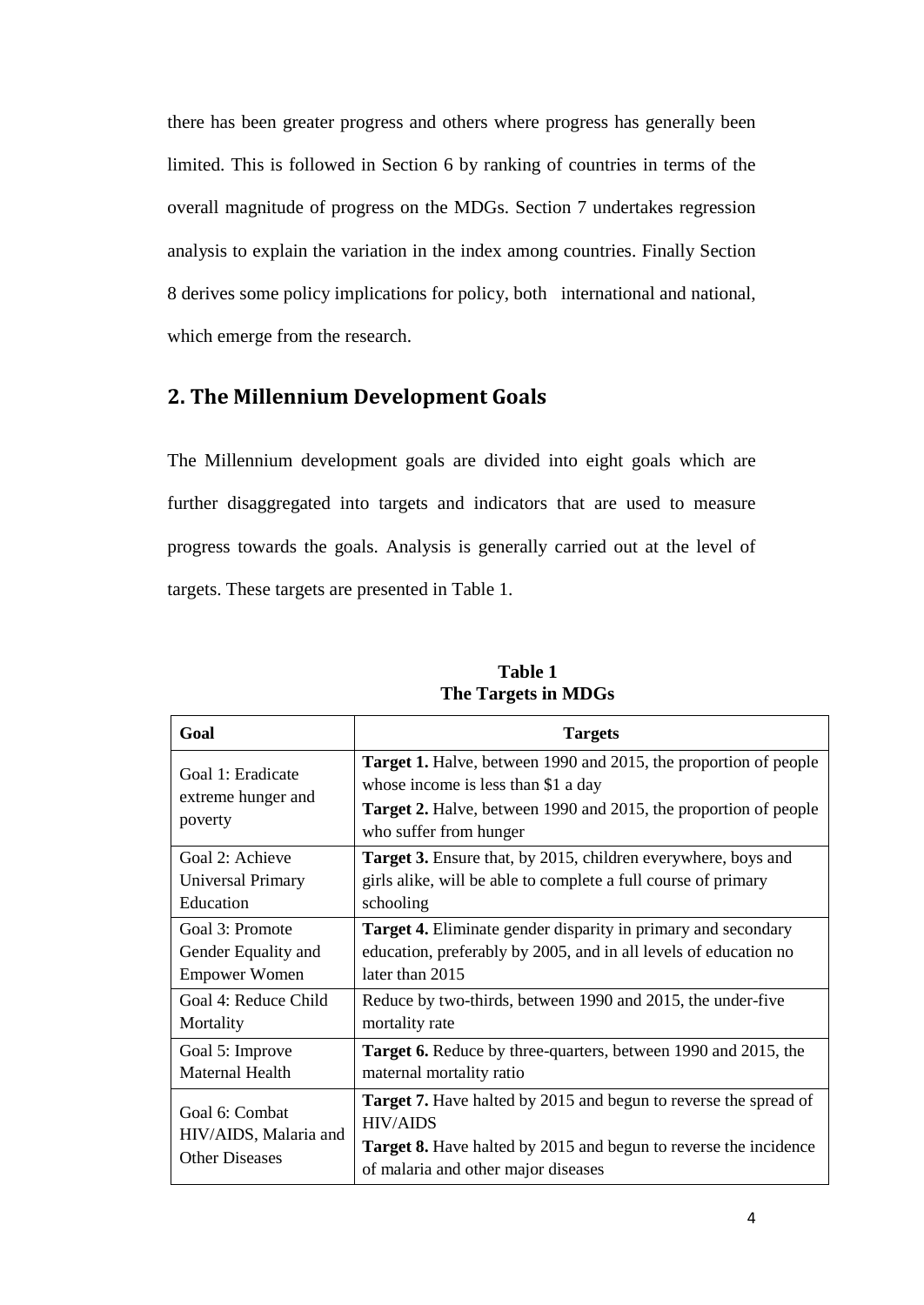|                                                  | Target 9. Integrate the principles of sustainable development into                                                                                                                                                                                                                                                                                                                                                                                                                                                                                                                                                                                                                                                                                                                                                                                                                                                                                                         |  |  |  |  |
|--------------------------------------------------|----------------------------------------------------------------------------------------------------------------------------------------------------------------------------------------------------------------------------------------------------------------------------------------------------------------------------------------------------------------------------------------------------------------------------------------------------------------------------------------------------------------------------------------------------------------------------------------------------------------------------------------------------------------------------------------------------------------------------------------------------------------------------------------------------------------------------------------------------------------------------------------------------------------------------------------------------------------------------|--|--|--|--|
|                                                  | country policies and programs and reverse the loss of                                                                                                                                                                                                                                                                                                                                                                                                                                                                                                                                                                                                                                                                                                                                                                                                                                                                                                                      |  |  |  |  |
| Goal 7: Ensure                                   | environmental resources                                                                                                                                                                                                                                                                                                                                                                                                                                                                                                                                                                                                                                                                                                                                                                                                                                                                                                                                                    |  |  |  |  |
| Environmental                                    | <b>Target 10.</b> Halve, by 2015, the proportion of people without                                                                                                                                                                                                                                                                                                                                                                                                                                                                                                                                                                                                                                                                                                                                                                                                                                                                                                         |  |  |  |  |
| Sustainability                                   | sustainable access to safe drinking water and basic sanitation                                                                                                                                                                                                                                                                                                                                                                                                                                                                                                                                                                                                                                                                                                                                                                                                                                                                                                             |  |  |  |  |
|                                                  | Target 11. Have achieved by 2020 a significant improvement in                                                                                                                                                                                                                                                                                                                                                                                                                                                                                                                                                                                                                                                                                                                                                                                                                                                                                                              |  |  |  |  |
|                                                  | the lives of at least 100 million slum dwellers                                                                                                                                                                                                                                                                                                                                                                                                                                                                                                                                                                                                                                                                                                                                                                                                                                                                                                                            |  |  |  |  |
| Goal 8: Global<br>Partnership for<br>Development | Target 12. Develop further an open, rule-based, predictable,<br>nondiscriminatory trading and financial system.<br>Target 13. Address the special needs of the Least Developed<br>Countries.<br><b>Target 14.</b> Address the special needs of landlocked developing<br>countries and small island developing states.<br>Target 15. Deal comprehensively with the debt problems of<br>developing countries through national and international measures<br>in order to make debt sustainable in the long term<br><b>Target 16.</b> In cooperation with developing countries, develop and<br>implement strategies for decent and productive work for youth<br>Target 17. In cooperation with pharmaceutical companies,<br>provide access to affordable essential drugs in developing<br>countries<br><b>Target 18.</b> In cooperation with the private sector, make available<br>the benefits of new technologies, especially information and<br>communications technologies |  |  |  |  |

### **3. Review of Literature**

*Ahmed* and *Ahmed* (2004) in their paper measure the performance on Millennium Development Goals of countries of Sub Saharan Africa in relation to the targets of poverty, hunger, education and health. This is a region which performs poorly in terms of the rate of economic growth. As such, there is little reduction in poverty and hunger between 1990 and 2005.Education shows some significant improvement, but half of the countries are still offtrack, while in eliminating gender disparity the region lags behind. The authors emphasize the need for a higher growth which could be fuelled by higher domestic savings and more aid from the international community

*Gentilini* and *Webb* (2005) construct a summary index for progress in Goal I. They demonstrate the stark contrast between Africa and East Asia in achievement of the MDGs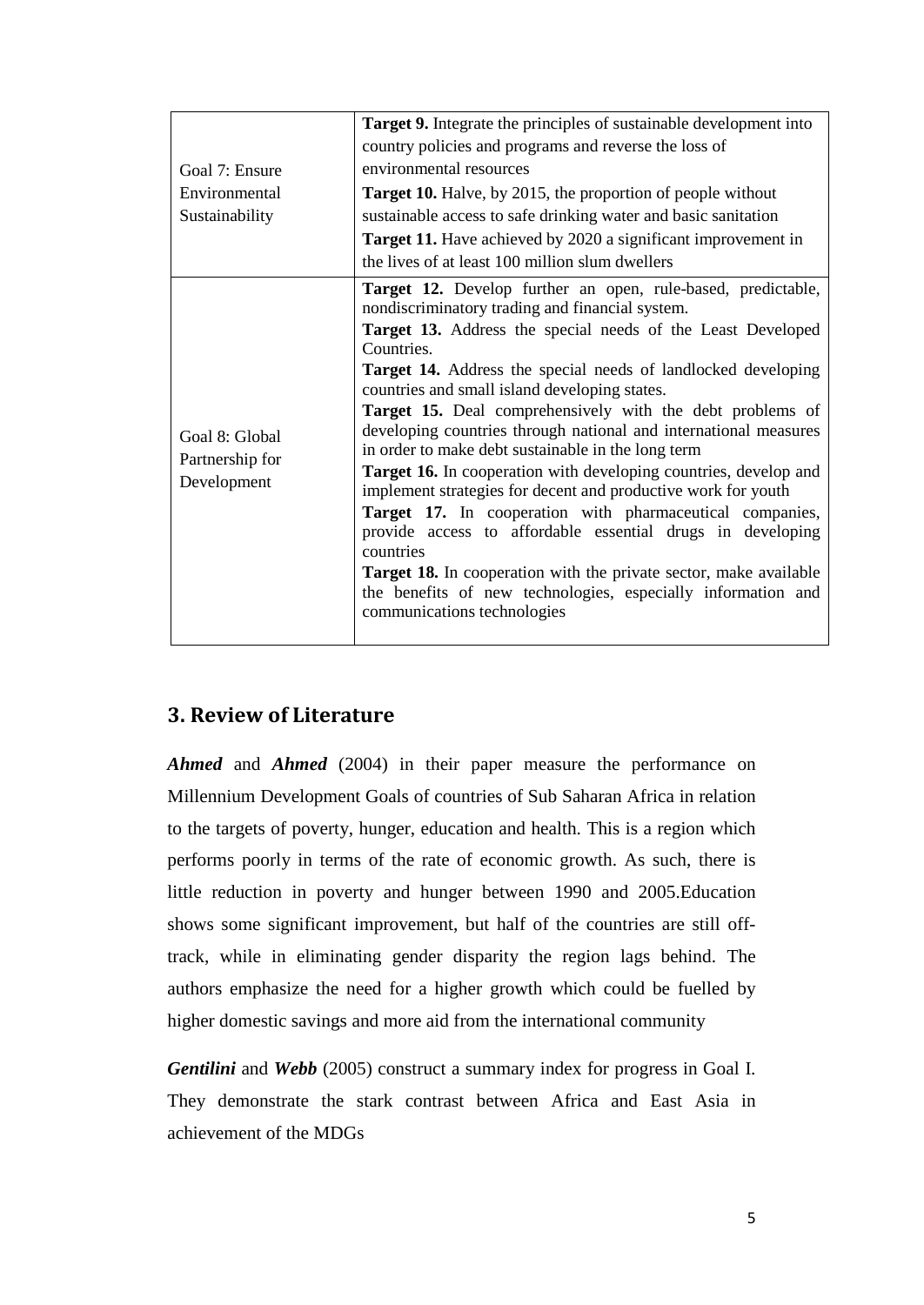*Global Monitoring Report 2009- A Development Emergency* prepared by the World Bank (2009) deals with the implications of the recent global financial crises on the MDGs and suggests actions to counter the negative effects. A number of priority areas are identified, including, first, the strengthening of the social safety nets, second support for private investment ,and, third, enhancement of aid along with the opening of trade to the less developing countries. The report emphasizes on the need for collective global effort for recovery of the world economy, otherwise there could be catastrophic effects on human development.

*Pasha* (2007) uses linear interpolation to calculate individual index values. A summary index is then calculated. Overall only three regions that are North East Asia, Latin America, North Africa and West Asia are on track to meet five of the eleven targets. In conclusion the report says that lack of economic growth, inequality, governance failures and policy neglect are the main reasons for neglect in reaching the MDG goals.

The *Human Development Report 2005* prepared by the United Nations (2005) calls on the rich countries to deliver on the promises made at the start of the Millennium by keeping their part of the bargain and provide development assistance and trade incentives to the developing countries. As for the MDGs it estimates that at least fifty countries are going back on at least one MDG of which twenty four are in Africa. Reducing child mortality by two thirds, halving poverty and universal primary education are the targets likely to be missed by 2015. With regard to malnutrition the report indicates that although the proportion of poor has fallen but because of population growth the number of people has remained unchanged.

#### **4. Composite Index of Progress on the MDGs**

Before a composite index can be constructed, we first develop an index to measure progress on an individual target. For this, indicator values of the target are specified as follows: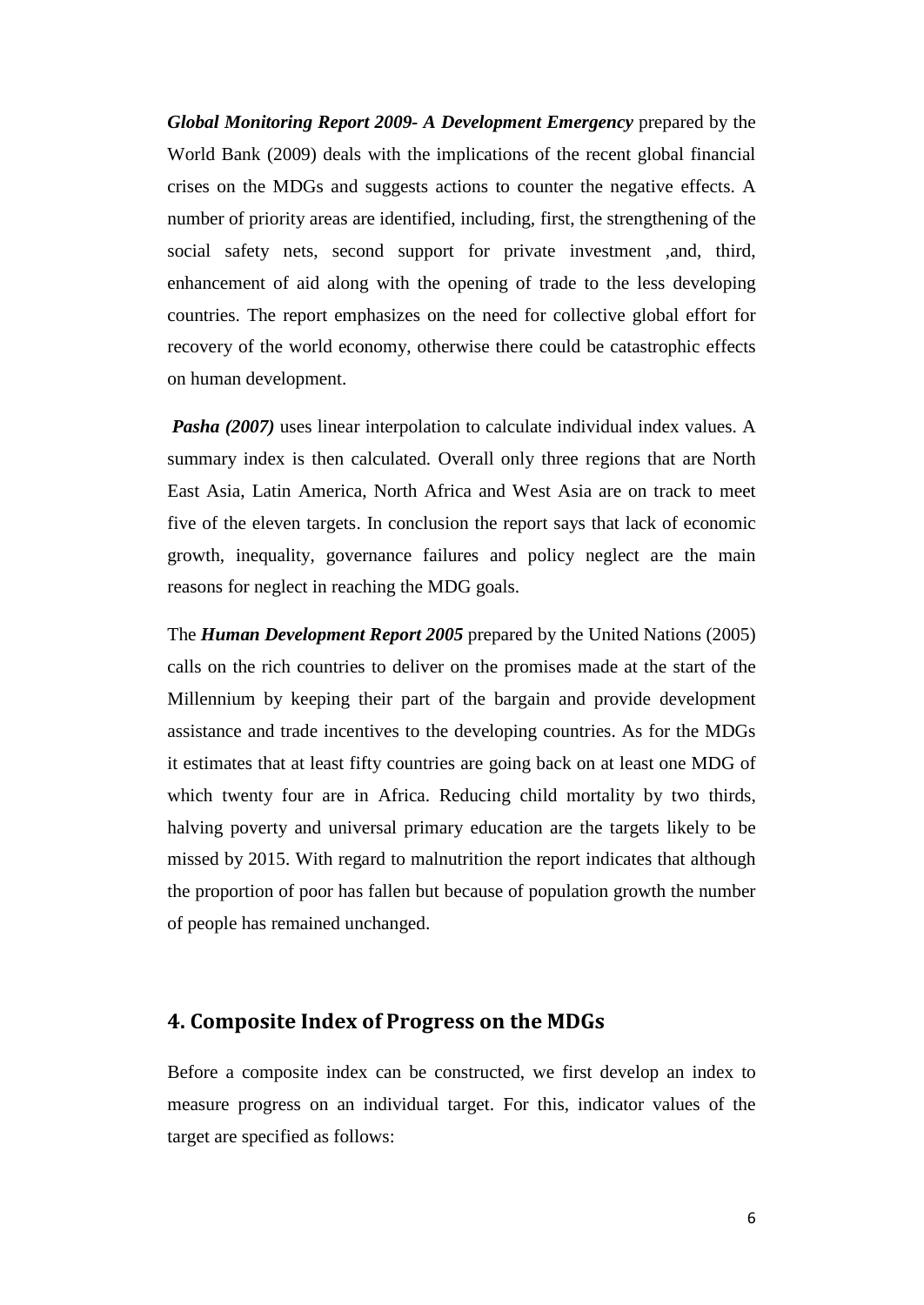$V_0$  = base year value  $V_T$  = terminal year (2015) value  $V_{at}$  = actual value in year t

To be on track, the value  $V_{ct}$ , in year t is given by

$$
V_{ct} = V_0 + \frac{t}{T} [V_T - V_0] \dots \dots \dots \dots \dots \dots (1)
$$

Two indices of progress are constructed. The first is a discrete index, of the type first developed by Aisha Pasha [2007] for analysis at the regional level as follows:

$$
I_t^1 = 1 \text{ if } V_{at} < V_{ct}
$$
\n
$$
I_t^1 = 0 \text{ if } V_{at} < V_0
$$

and,

$$
I_t^1 = -1 \text{ if } V_{at} > V_0
$$

in the case when  $V_T < V_0$  and the target involves reduction, for example, in the incidence of poverty.

Alternatively, when  $V_T > V_0$  as for example, in the case of school enrolments, then we have

$$
I_t^1 = 1 \text{ if } V_{at} > V_{ct}
$$
  

$$
I_t^1 = 0 \text{ if } V_{at} > V_0
$$

and,

$$
I_t^1 = -1 \text{ if } V_{at} < V_0
$$

Therefore  $I_t^1$  has a negative value when there is retrogression and a zero or positive value when there is progress.

The continuous index is derived as follows: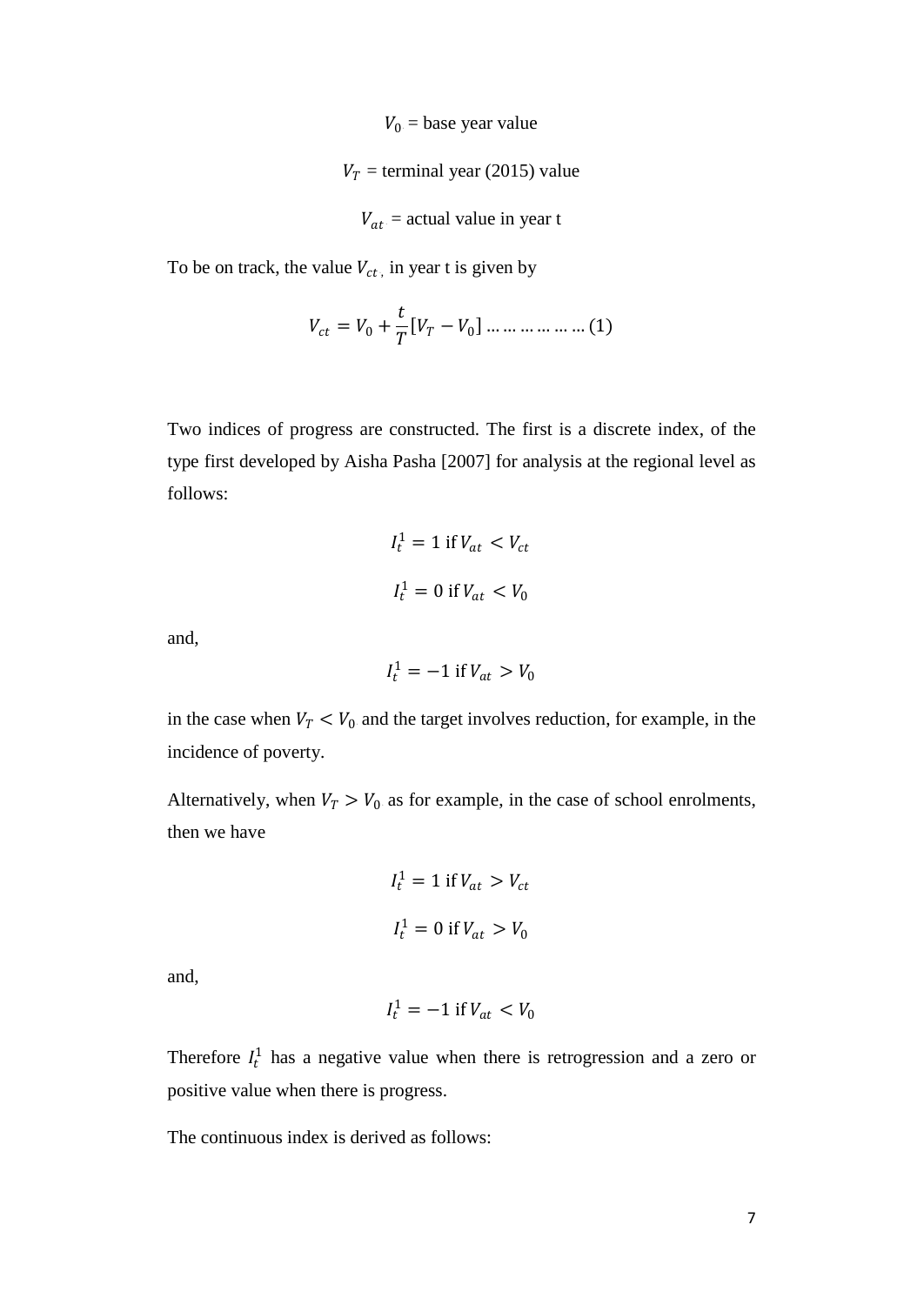$$
I_t^2 = \frac{V_{ct}}{V_{at}}
$$
 when  $V_T < V_0$   

$$
I_t^2 = \frac{V_{at}}{V_{ct}}
$$
 when  $V_T > V_0$ 

This index was discarded in the analysis because of the possibility of dominance by one or more indicator values for a country. Also, a continuous indicator may not be justified due to the quality of the underlying data.

The composite index,  $I_{it}$ , for country i in year t is derived as follows:

$$
I_{it} = \sum_{j=1}^{n} w_j I_{ijt} \dots \dots \dots \dots \dots (2)
$$

where  $w_j$  is the weight of the *j*th indicator. The weights are assigned in such a manner that they add to unity. *n* is the number of indicators included in the analysis

Due to the paucity of data on many indicators for recent years in the case of many developing countries, especially LDCs, indicators related to seven key targets have been included in the analysis, as follows:

## **Target 1:**  *Halve, between 1990 and 2015, the proportion of people whose income is less than \$1 a day*

For measuring poverty the indicator used was 'population below \$1 a day, percentage' from the Millennium Development Goals Database [UN Statistics Division]. The base year for all the countries is from 90's and the calculated year is in the 2000s. Where poverty rate was below 2 percent and had remained unchanged over time the index value was taken to be one.

# **Target 2:** *Halve, between 1990 and 2015, the proportion of people who suffer from hunger*

For measuring hunger the indicator used was 'prevalence of undernourishment (% of population)' from the World Bank data base. The cut off value was assumed to be 5%. If the country had reached the point where only 5% of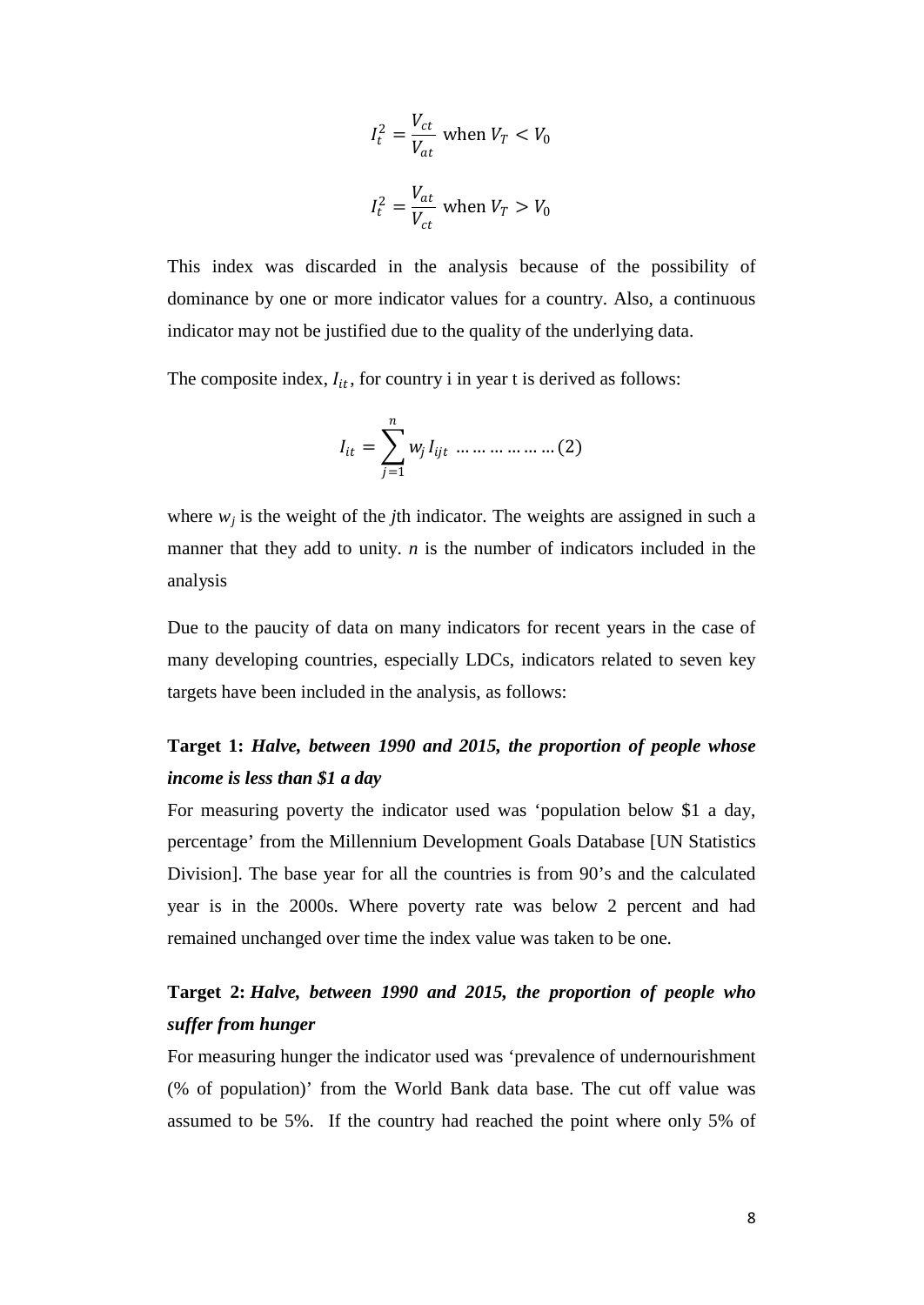population was hungry and value fluctuated around this level then the country was assumed to have had reached the goal

## **Target 3:** *Ensure that, by 2015, children everywhere, boys and girls alike, will be able to complete a full course of primary schooling*

For measuring the primary education enrolment rate the indicator 'total enrolment, primary (% net) from the World Bank data base was used.

# **Target 4:** *Eliminate gender disparity in primary and secondary education, preferably by 2005, and in all levels of education no later than 2015*

To measure gender disparity we subdivide the target by measuring gender disparity at both primary and secondary level. For measuring gender disparity at primary level we use 'ratio of females to male primary enrolment' and for measuring gender disparity at secondary level we use 'ratio of females to male secondary enrolment'. The World Bank data base was used to measure this target.

# **Target 5:** *Reduce by two-thirds, between 1990 and 2015, the under-five mortality rate*

For infant mortality rate the indicator used to measure this target was 'Under 5 Mortality Rate (probability of dying by age 5 per 1000 live birth) for both sexes from the Millennium Development Goals Database [UN Statistics Division].

## **Target 10:** *Halve, by 2015, the proportion of people without sustainable access to safe drinking water and basic sanitation*

This target has been subdivided into two parts namely: access to safe drinking water and sanitation. For measuring access to sanitation and to safe drinking water 'Improved sanitation facilities (% of population with access)' and 'Improved water source (% of population with access)' respectively were used. The World Bank data base was used for measuring this target.

The study compromised of fifty eight LDCs and low to middle income countries that were chosen from the UN and World Bank data bases of developing countries on the basis of completeness of information. The final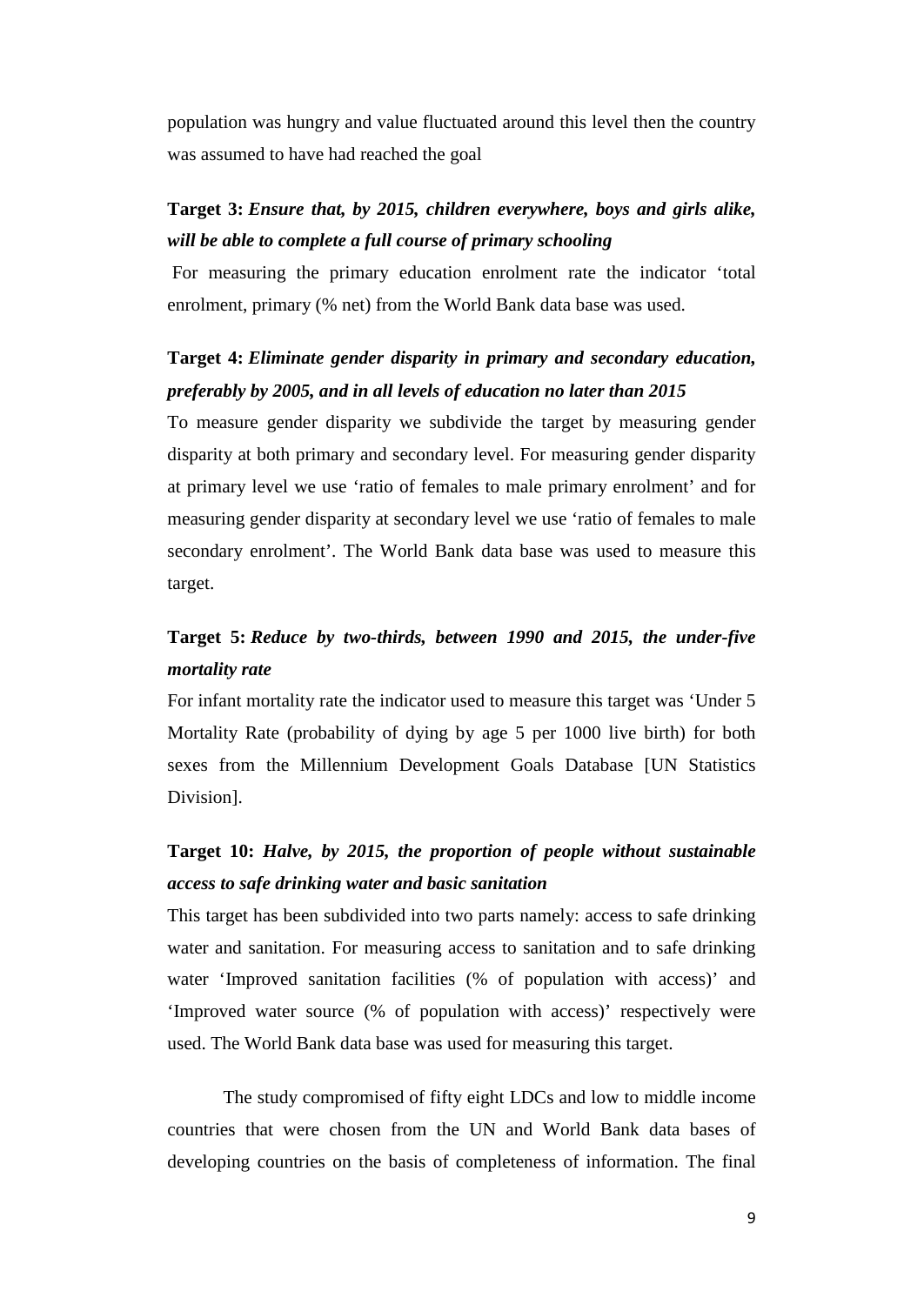data comprised of fifteen American countries, eighteen Asian and twenty five African countries. Data on the above indicators is available for most countries up to 2005.

In terms of weights, the highest weight (two times) has been assigned to the indicator on incidence of poverty. Sensitivity analysis has been undertaken to test if the rankings of the 58 countries change significantly if equal weights are assigned to all the seven indicators. The results confirm the robustness of the ranking

We undertake first an analysis of the correlation between indicators, shown in Table 2. The correlation coefficient matrix proves that between individual indexes there is little correlation in performance that is an improvement in poverty figures does not necessarily mean an improvement in hunger index. In fact there is also some indication, given the negative correlation coefficients that with severe resource constraints better performance on one indicator may imply a worse performance in some other indicator.

|                               |         |        |           | ъ        |               |           |
|-------------------------------|---------|--------|-----------|----------|---------------|-----------|
|                               |         |        | Infant    | Literacy | Sanitation &  | Gender    |
|                               | Poverty | Hunger | Mortality |          | Safe Drinking | Disparity |
| Poverty                       | 1       | 0.085  | $-0.100$  | 0.223    | 0.065         | 0.172     |
| Hunger                        |         | 1      | 0.255     | $-0.179$ | 0.278         | 0.195     |
| <b>Infant Mortality</b>       |         |        | 1         | 0.131    | 0.409         | 0.306     |
| Literacy                      |         |        |           | 1        | $-0.329$      | $-0.250$  |
| Sanitation &<br>Safe Drinking |         |        |           |          | 1             | 0.303     |
| Gender<br>Disparity           |         |        |           |          |               | 1         |

**Table 2 Correlation Coefficients Among Indexes**

#### **5. Results**

We first summarize the progress of the sample countries on different targets in Table 3.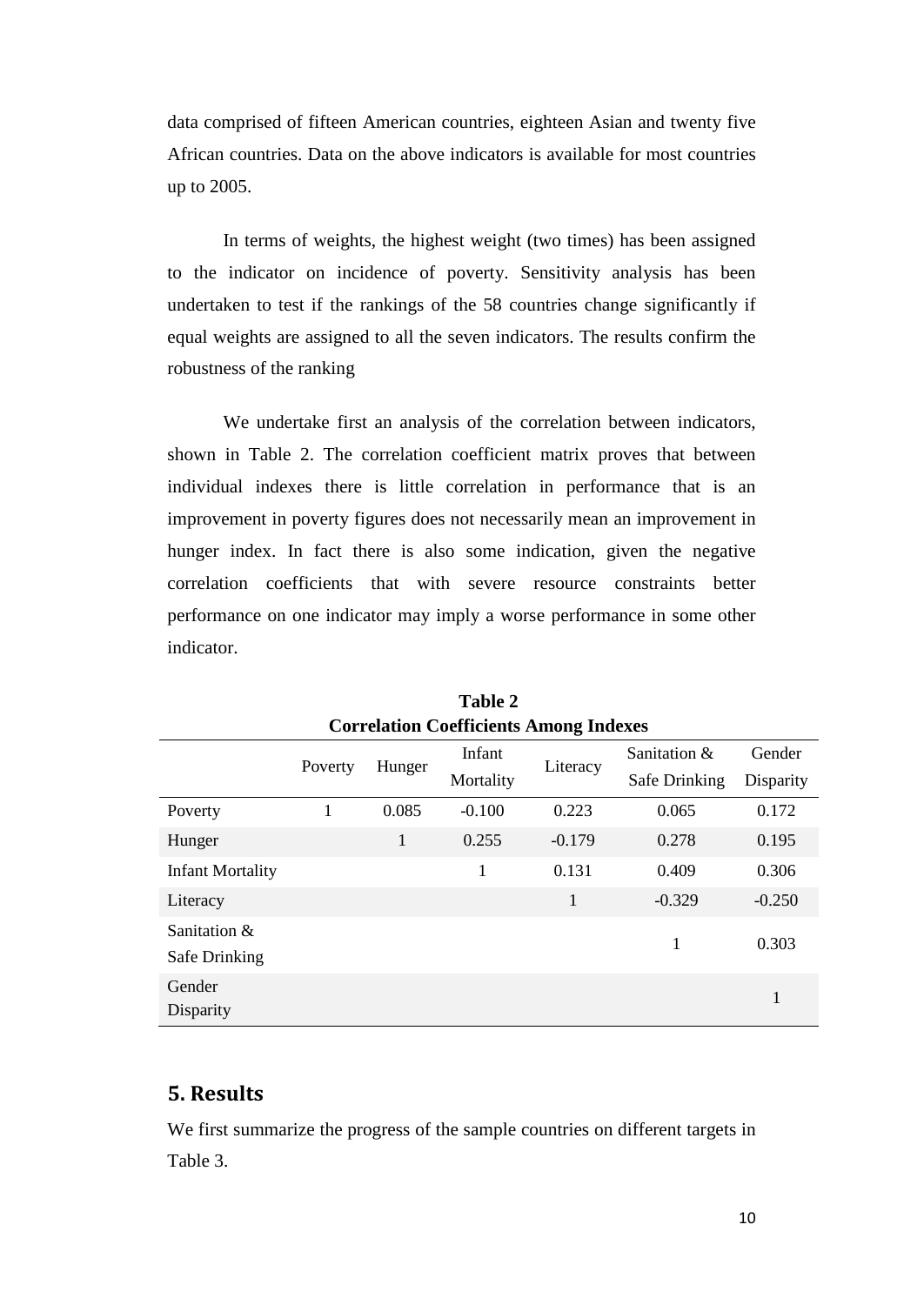## **Table 3 Distribution of Sample Countries by Progress on MDG Targets**

| Indicator                                                                                       | Retrogression <sup>1</sup> | Some Progress <sup>2</sup> | On-Track $3$ |
|-------------------------------------------------------------------------------------------------|----------------------------|----------------------------|--------------|
| Population below \$1 a day, percentage'                                                         | 25.9                       | 31.0                       | 43.1         |
| Prevalence of Undernourishment (% of<br>population)                                             | 15.5                       | 43.10                      | 41.4         |
| Total Enrolment, Primary (% net)                                                                | 25.5                       | 46.8                       | 27.7         |
| Ratio of females to male primary<br>enrolment'                                                  | 16.7                       | 40.7                       | 42.6         |
| Ratio of females to male secondary<br>enrolment'                                                | 3.7                        | 40.7                       | 55.6         |
| Under 5 Mortality Rate (probability of<br>dying by age 5 per 1000 live birth) for<br>both sexes | 8.6                        | 48.3                       | 43.1         |
| 'Improved sanitation facilities (% of<br>population with access)'                               | 5.2                        | 63.8                       | 31.0         |
| Improved water source (% of<br>population with access)'                                         | 3.4                        | 38                         | 58.6         |

(Figures are percentages of the sample of 58 countries)

<sup>1</sup> Deterioration since 1990 in the value of the indicators  $(I_t^1 = -1)$ .<br><sup>2</sup> $I_t^1 = 0$ .<br><sup>3</sup> $I_t^1 = 1$ .

Across the countries, the greatest progress appears to have been made in achieving gender equality in education at the secondary level with 30 out of the 58 countries on track. The indicator in which the largest numbers of countries have retrogressed is in poverty reduction. Poverty has actually increased in fifteen countries. The largest proportion of these countries is in Africa including Cote D Ivory, Djibouti, Nigeria, South Africa and Tanzania. The highest percentage of off track countries is in the indicator relating to improved sanitation facilities.

The magnitude of the composite index for individual countries in the sample is given in Table 4. Important conclusions emerge from this Table.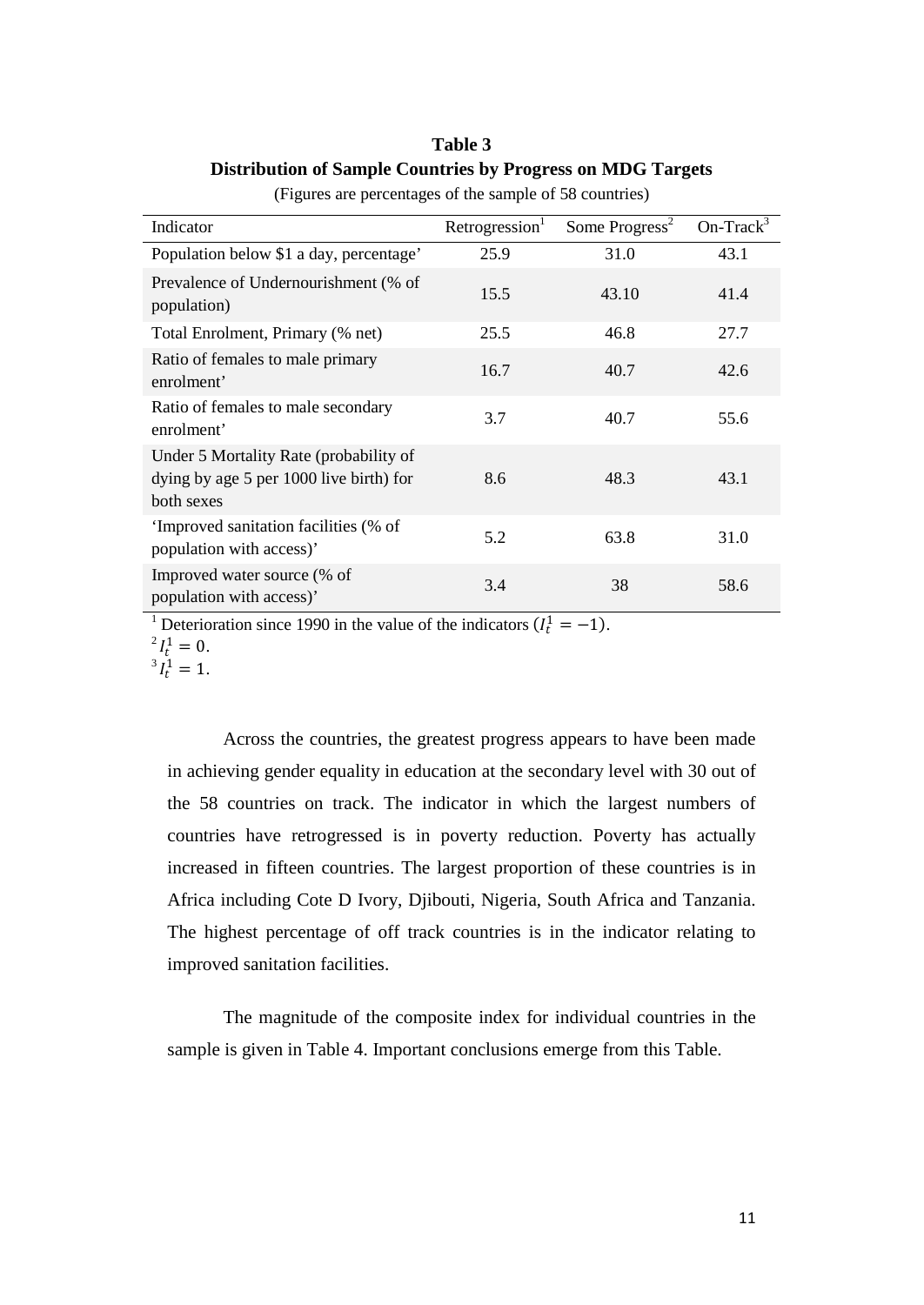| <b>Overall Retrogression</b><br>$I_t^1 < 0$ | <b>Little Progress</b><br>$0 \leq I_t^1 < 0.33$ | Moderate<br>Progress<br>$0.33 \leq I_t^1 < 0.67$ | Substantial<br>Progress<br>$I_t^1 \ge 0.67$ |
|---------------------------------------------|-------------------------------------------------|--------------------------------------------------|---------------------------------------------|
| Argentina(-0.25)                            | Bolivia(0.00)                                   | Bangladesh(0.33)                                 | Brazil(0.86)                                |
| Burundi(-0.07)                              | Burkina Faso(0.07)                              | Ethiopia(0.50)                                   | Chile(0.67)                                 |
| Columbia(-0.36)                             | Cambodia (0.17)                                 | Ghana(0.57)                                      | China(0.92)                                 |
| Cote d Ivoire (-0.25)                       | Cameroon(0.25)                                  | Indonesia $(0.50)$                               | Ecuador(0.71)                               |
| Djibouti(-0.07)                             | El Salvador $(0.29)$                            | Mauritania(0.50)                                 | Egypt(0.75)                                 |
| Dominican Republic (-0.14)                  | Gambia $(0.29)$                                 | Mexico(0.50)                                     | Iran(0.86)                                  |
| Madagascar(-0.07)                           | Guinea $(0.29)$                                 | Moreover(0.57)                                   | Malaysia(0.92)                              |
| Nigeria $(-0.21)$                           | India $(0.29)$                                  | Nepal(0.36)                                      | Nicaragua(0.71)                             |
| Paraguay(-0.14)                             | Jordan(0.07)                                    | Panama $(0.36)$                                  | Thailand $(1.00)$                           |
| South Africa(-0.36)                         | Kenya(0.14)                                     | Philippines $(0.36)$                             | Tunisia(0.86)                               |
| Swaziland $((-0.07))$                       | Lao $PDR(0.29)$                                 | Senegal $(0.36)$                                 | Uruguay $(0.67)$                            |
| Tanzania(-0.43)                             | Lesotho(0.21)                                   | Sri Lanka(0.50)                                  | Vietnam $(1.00)$                            |
| Turkey $(-0.07)$                            | Malawi(0.21)                                    |                                                  |                                             |
| Venezuela(-0.42)                            | Mongolia(0.14)                                  |                                                  |                                             |
| Yemen $(-0.50)$                             | Mozambique(0.14)                                |                                                  |                                             |
|                                             | Niger(0.00)                                     |                                                  |                                             |
|                                             | Pakistan(0.21)                                  |                                                  |                                             |
|                                             | Peru(0.14)                                      |                                                  |                                             |
|                                             | Uganda(0.17)                                    |                                                  |                                             |
| 15                                          | 19                                              | 12                                               | 12                                          |

**Table 4 Composite Index of Progress on the MDGs of the Sample Countries**

First, only twelve out of the fifty eight countries appear to have made substantial progress in achieving the MDGs included in the analysis. The only two countries which are on track on all indicators are Thailand and Vietnam. Despite this extra ordinary progress, the former country is virtually in the grips of a civil war. Other countries which have made great progress are China and Malaysia. The former has experienced very rapid rates of growth and has achieved remarkable reduction in the incidence of poverty. It is significant that all four high achieving countries are located in East Asia.

Twelve countries have made moderate progress, while nineteen countries have had only limited success in achieving the targets. In overall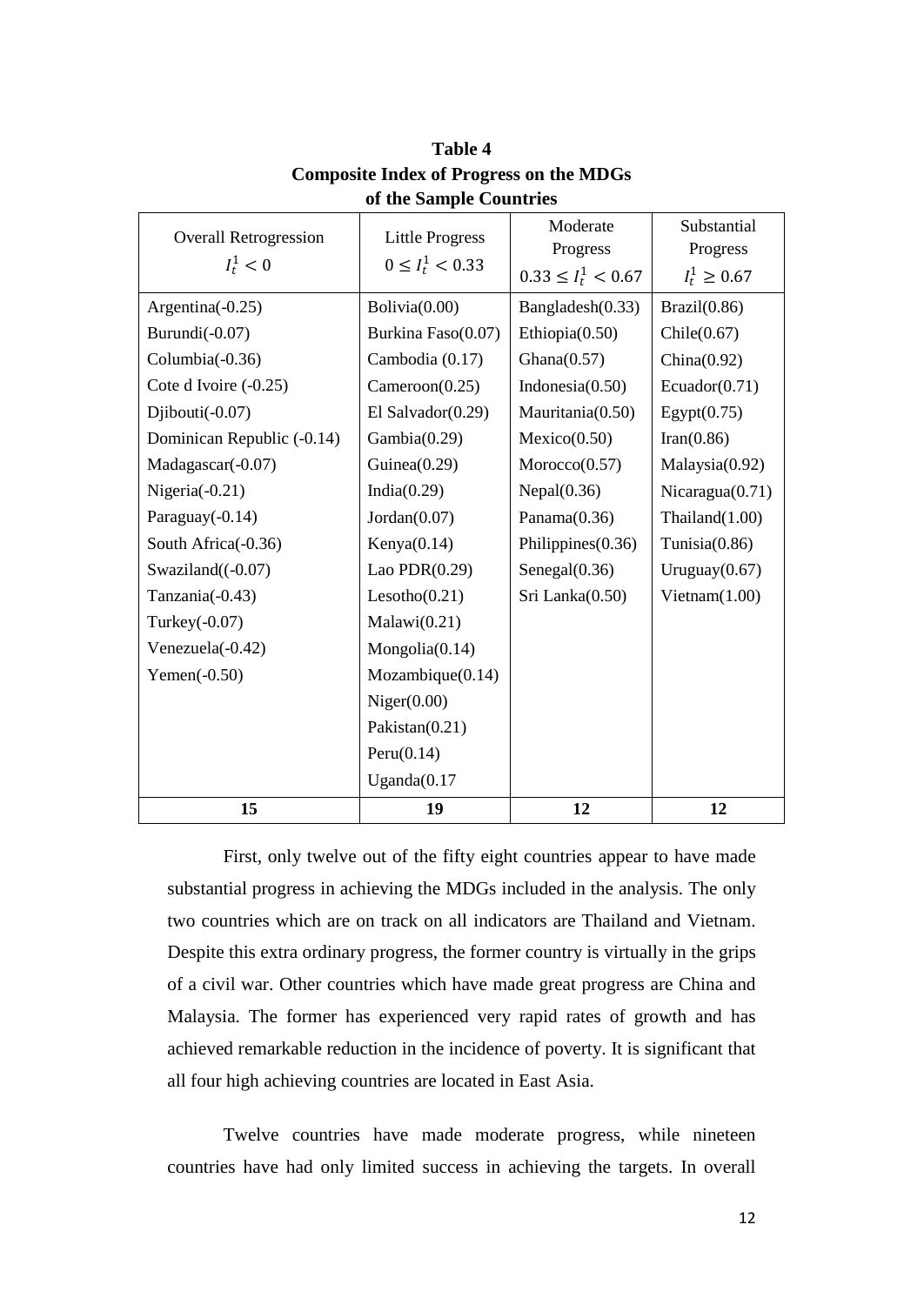terms as many as fifteen countries have retrogressed, with negative values of the composite indicator. Not only does this list include LDCs from Sub Sahara Africa like Cote D Ivory and Djibouti, but there are some middle income countries like Argentina, Nigeria, Turkey and South Africa in this group. Most of the retrogressing countries are from either Latin America or Africa. South Asian countries show little or moderate progress.

There are also some major surprises. Nigeria and Venezuela are both major oil exporting countries but do poorly on the MDGs. Probably these countries are suffering from the 'resource curse.' India has experienced rapid growth during the last decade but demonstrates only limited progress in achieving the MDGs. This indicates that India has not experienced 'inclusive growth'. As opposed to this some low income countries especially from Africa have done relatively well. This includes Tunisia, Ghana and Ethiopia. Clearly many of the MDGs targets are achievable even by poor developing countries subject to the political commitment on the part of countries and, as envisaged in Goal 8, with support from the international community.

#### **6. Determinants of Progress**

Given the estimated magnitude of the composite index of progress on the MDGs we now try and explain the variation in the index value among the sample countries on the basis of the following explanatory variables.

*GDP growth rate (GDP):* It is generally hypothesized that for larger poverty reduction and for improvement in living standards, faster growth of the economy is a necessary, although perhaps not a sufficient, condition. As such, the average GDP growth rate is included in the analysis for the same period that data is available on the MDGs for a particular country.

*Agricultural Growth Rate (AGR)*: One of the critical elements of inclusive growth is the pace of rural development, especially in agriculture. Most of the poor reside in the rural areas and food security has a vital bearing on levels of nutrition of the general population.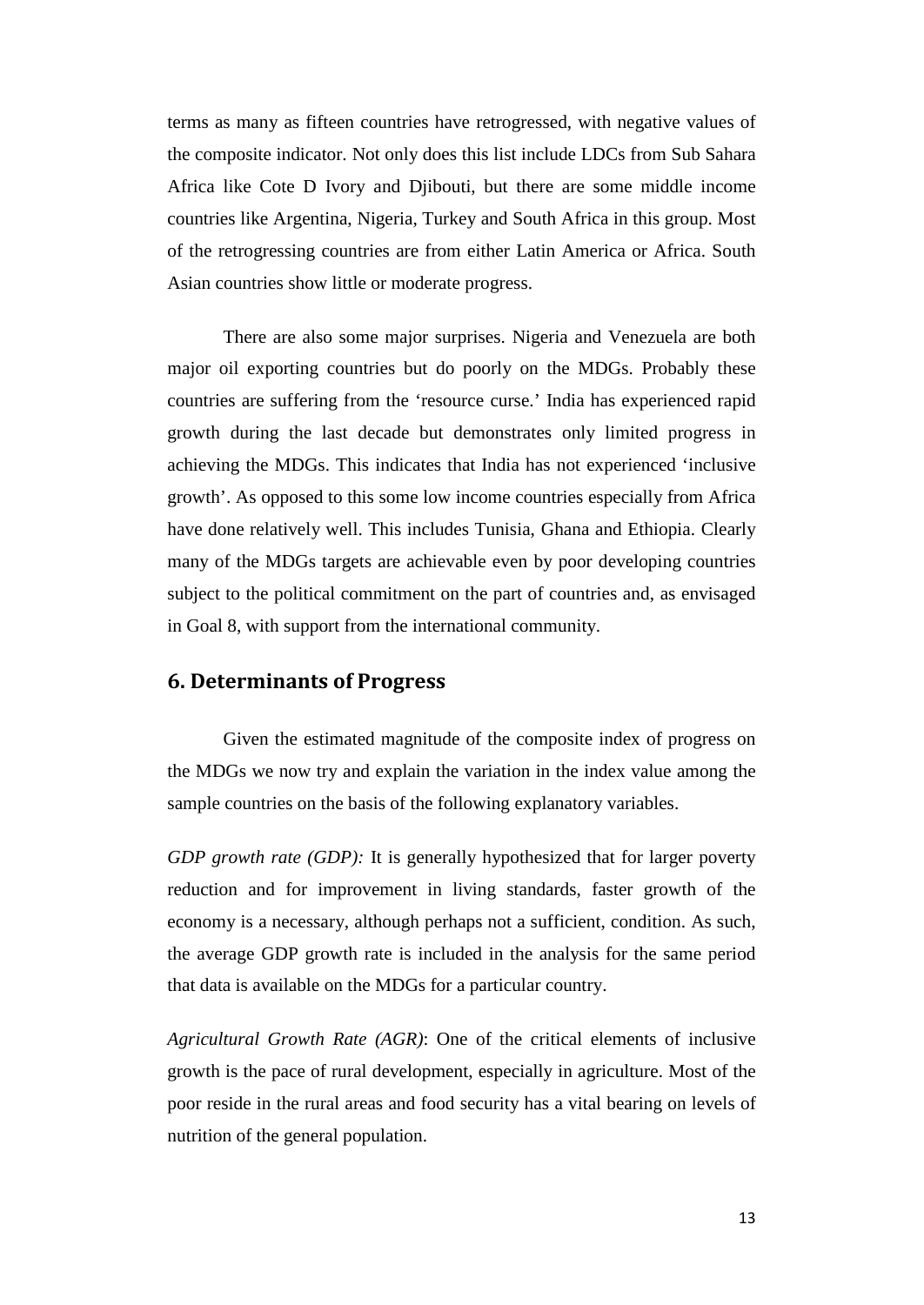*Population Growth Rate (PGR)*: Other things being equal, a higher population growth rate implies a lower rate of increase in per capita income. Also, the demographic pressures created by rapid expansion in population impact on the availability and quality of public services

*Public Sector on Social Services (PEX)*: The level of public expenditure on basic social services like health and education is likely to impact on achievement of MDG indicators like school enrolments, mortality levels etc

*Employment Growth rate (EMP)*: This is another key dimension of the inclusiveness of growth. Higher levels of employment are likely to contribute significantly to poverty reduction

*Aid Inflows as % of GDP (AID)*: Larger inflows of external assistance are likely to finance higher levels of public investment, and thereby not only promote growth but also enable large allocations for social services.

*Institutional Factors*: Limitations of institutional capacity are likely not only to limit possibilities of growth but also constrain the public sector in the effective delivery of services. LDCs, in particular, are likely to be more inhibited by these factors. As such a dummy variable, DLDC, is defined, which takes a value of 1 when a country is an LDC and zero otherwise.

*Other Dummy Variables:* In addition we propose two other dummy variables. The first, DEAS, has a value of one for the two best performing countries, Thailand and Vietnam, and zero otherwise. If this variable emerges as significant then it will highlight that there are special factors in operation in these countries, over and above the variables identified above. The second variable DBM, is for Brazil and Mexico, which have put in place elaborate conditional cash transfers like the *Fomo Zero* and the *Bolsa Familia* for poverty mitigation and improvement in social indicators.

Analysis of the zero order correlation coefficients among the explanatory variables, shown in Table 5, reveals that there is no problem of multicollinearity.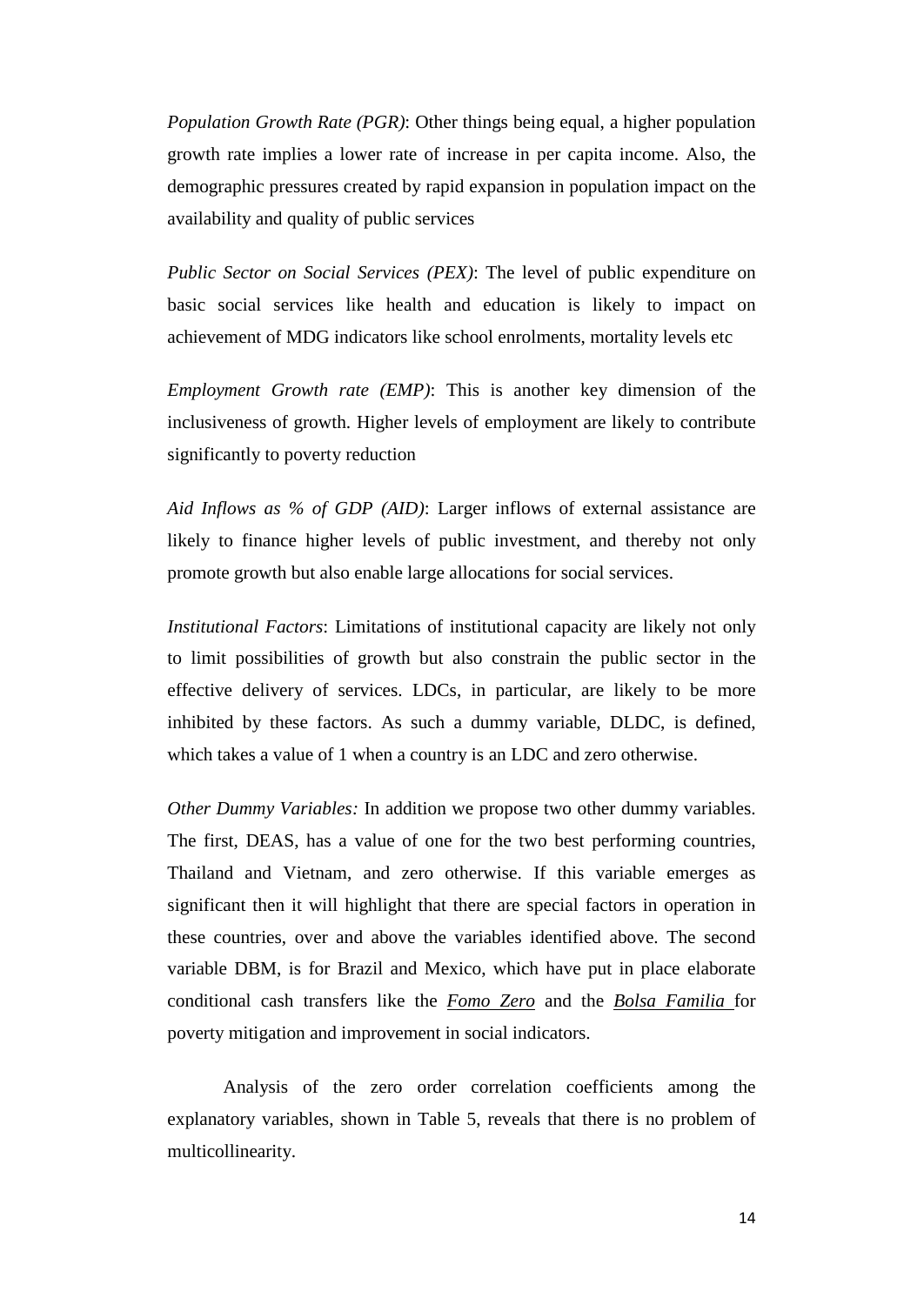|             |            |                                                             | Table <sub>5</sub> |          |            |            |
|-------------|------------|-------------------------------------------------------------|--------------------|----------|------------|------------|
|             |            | <b>Correlation Coefficients Among Explanatory Variables</b> |                    |          |            |            |
|             | <b>GDP</b> | <b>AGRI</b>                                                 | <b>POP</b>         | AID      | <b>PEX</b> | <b>EMP</b> |
| <b>GDP</b>  | 1          | 0.339                                                       | $-0.370$           | $-0.356$ | $-0.081$   | 0.004      |
| <b>AGRI</b> |            | 1                                                           | 0.107              | $-0.164$ | $-0.141$   | $-0.033$   |
| <b>POP</b>  |            |                                                             | 1                  | 0.448    | 0.018      | 0.030      |
| AID         |            |                                                             |                    | 1        | $-0.023$   | 0.065      |
| <b>PEX</b>  |            |                                                             |                    |          | 1          | 0.063      |
| <b>EMP</b>  |            |                                                             |                    |          |            |            |

Table 6 presents the results of alternative regressions. Virtually all the variables emerge statistically significant and with the right signs, with the exception of PEX and EMP. The elasticity of the composite index with respect to the significant variables (excluding the dummy variables) is given in table 4.

|                       | Regression I |          | Regression II |           |
|-----------------------|--------------|----------|---------------|-----------|
|                       | Coefficient  | t-ratio  | Coefficient   | t-ratio   |
| Constant              | 0.166        | 0.899    | 0.089         | 0.566     |
| GDP                   | 0.090        | 3.110    | 0.087         | $3.012*$  |
| AGR                   | 0.060        | 2.232    | 0.060         | $2.264*$  |
| <b>PGR</b>            | $-0.148$     | $-2.47$  | $-0.140$      | $-2.424*$ |
| <b>PEX</b>            | $-0.022$     | $-0.83$  |               |           |
| <b>EMP</b>            | $-0.011$     | $-0.43$  |               |           |
| AID                   | 0.018        | 2.682    | 0.015         | 2.839*    |
| DLDC.GDP <sup>a</sup> | $-0.076$     | $-1.968$ | $-0.088$      | $-2.369*$ |
| <b>DEAS</b>           | 0.560        | 2.992    | 0.550         | 2.930*    |
| <b>DBM</b>            | 0.533        | 2.523    | 0.500         | 2.400*    |
| Adjusted $R^2$        | 0.479        |          | 0.473         |           |
| Degrees of Freedom    | 48           |          | 50            |           |
| F-stat                | 6.72         |          | 8.313         |           |

## **Table 6 Results of Regressions (Dependent Variable Is The Composite Index**  $I_{it}$ **)**

\*significant at the 5% level

<sup>a</sup> interactive dummy variable with GDP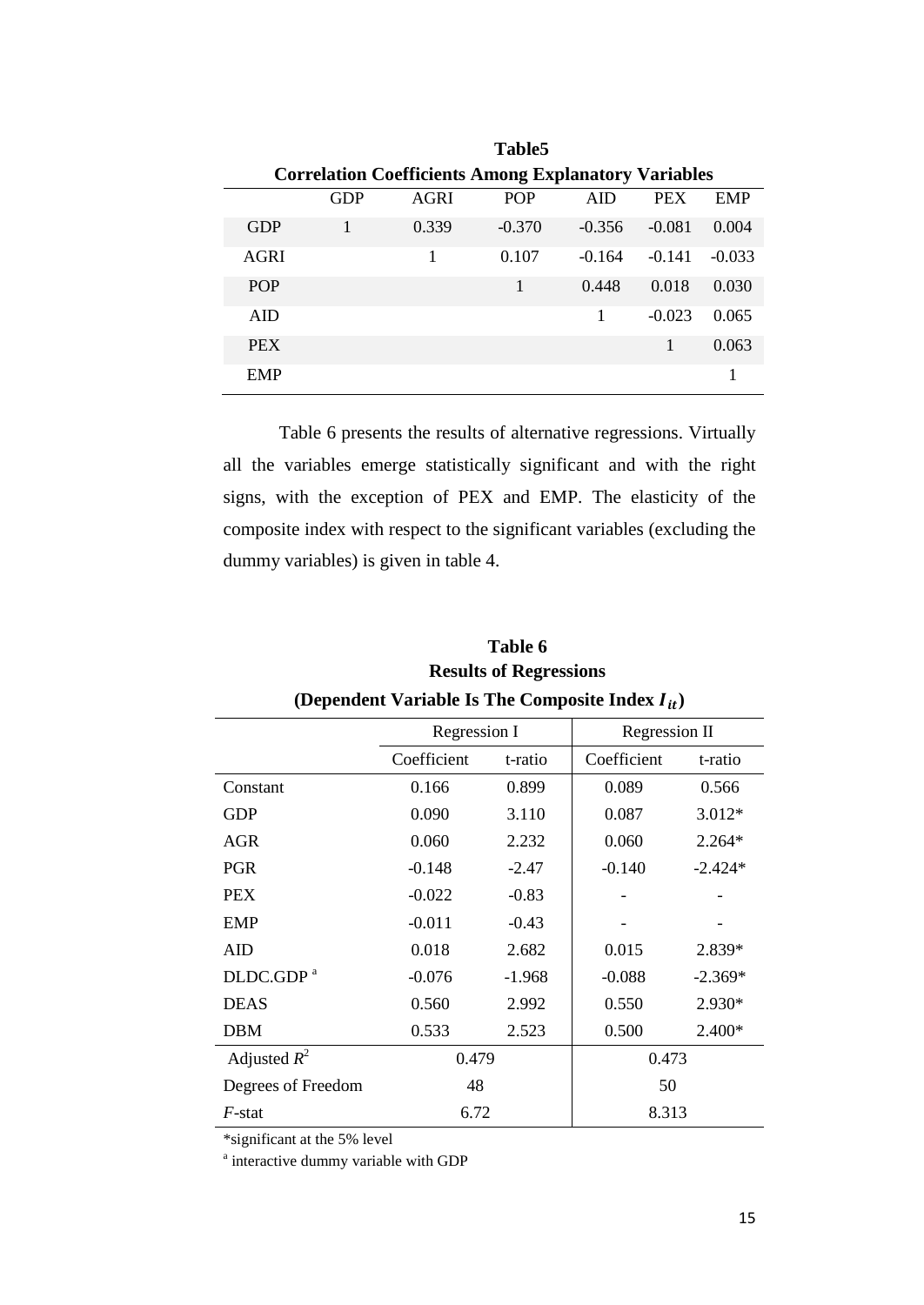| <b>Progress On The MDGs</b> |            |  |
|-----------------------------|------------|--|
| With respect to             | Elasticity |  |
| <b>GDP</b>                  | 0.636      |  |
| AGR                         | 0.722      |  |
| <b>PGR</b>                  | $-1.073$   |  |
| AID                         | 0.370      |  |

**Table 7 Elasticity\* Of The Composite Index Of Progress On The MDGs**

The magnitudes of elasticities are high. First, a one percent jump in the GDP growth rate pushes up the index by as much as 0.636 percent. This explains the exceptional performance of fast growing countries like China. Second, the high elasticity of 0.722 with respect to the growth rate of agriculture demonstrates the centrality of rural development in tackling income poverty and other forms of deprivation. The performance of countries like India on the MDGs has been retarded by the poor record in boosting food production since the early 1990s. Third, population growth does matter and with a high elasticity of  $-1.073$  the conclusion is that countries with high rates of population growth face special constraints in achieving the MDGs. Fourth, foreign aid does help countries in making progress on the MDGs. A one percent increase in net aid to a country can improve performance on the MDGs by 0.37 percent on average.

#### **7. Policy Implications**

A composite index of progress on the MDGs has been constructed for a sample of 58 countries from three continents- Africa, Latin America and Asia. The results are disappointing and demonstrate that the majority of countries have either experienced deterioration in some of the key indicators like incidence of poverty or have made only limited progress. The exception is some of the fast growing countries like China, which improve the averages and give a somewhat distorted impression about the global success in achieving the MDGs. The global financial crisis of recent years is likely to have exacerbated the problem due to the slowdown in economic growth and rise in commodity prices.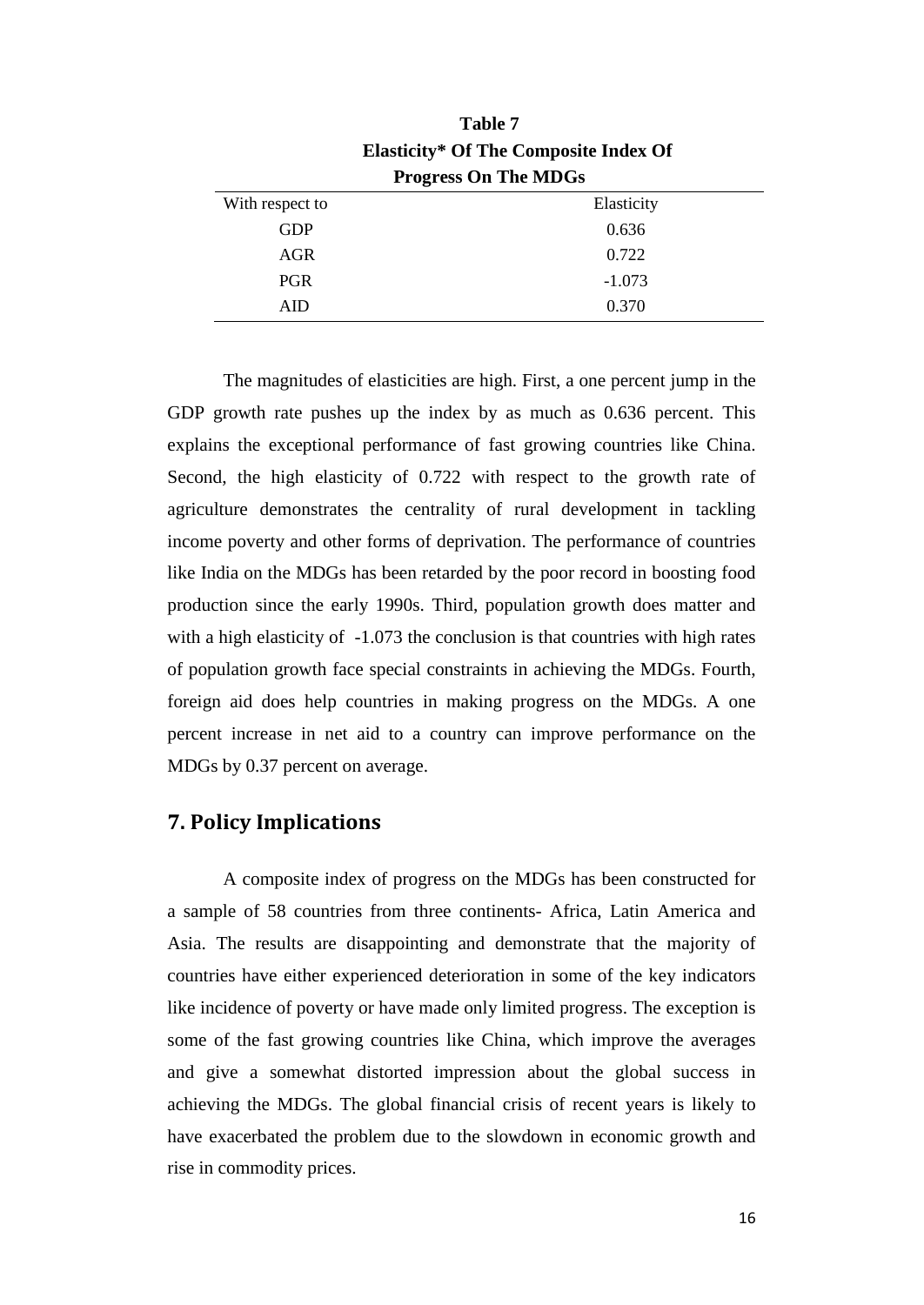The basic policy implication is that while high rates of economic growth are generally necessary for tackling problems of poverty, hunger and access to basic services, growth alone is not enough. What is also required is the right kind of growth, that is, growth which is inclusive in character and benefits disproportionally the poor. In particular, countries like India, which had moved away from agriculture to either services or industry, need to focus once again on rural development to build food security and reduce poverty among the rural poor, who constitute bulk of the poor in most countries.

Another important message from the research findings is the need to give priority to policies and programs for population control, otherwise there is the danger of pre-emption of public resources largely for catering for the needs of incremental population thereby leaving few resources for enhancing the quality of service provision with the objective of improving the indicators of human development. On top of this, countries like Brazil and Mexico have demonstrated that elaborate programs of social protection in the form of conditional cash transfers can also make major contribution to alleviating poverty and facilitating progress on the MDGs.

Finally the research has highlighted the role of concessional assistance in improving prospects, especially of LDCs, of achieving the MDGs. The global commitment towards the MDGs in 2000 was predicated in Goal 8 on a global partnership for development that required the developed countries to almost treble their aid allocations to developing countries. But this has not happened. In the wake of financial crises aid inflows have actually declined in 2009 by 7 percent. Therefore, in the presence of a persistent slow down in the world economy and lower aid inflows, prospects for achievement of the MDGs by most developing countries by 2015 are likely to worsen even further.

17